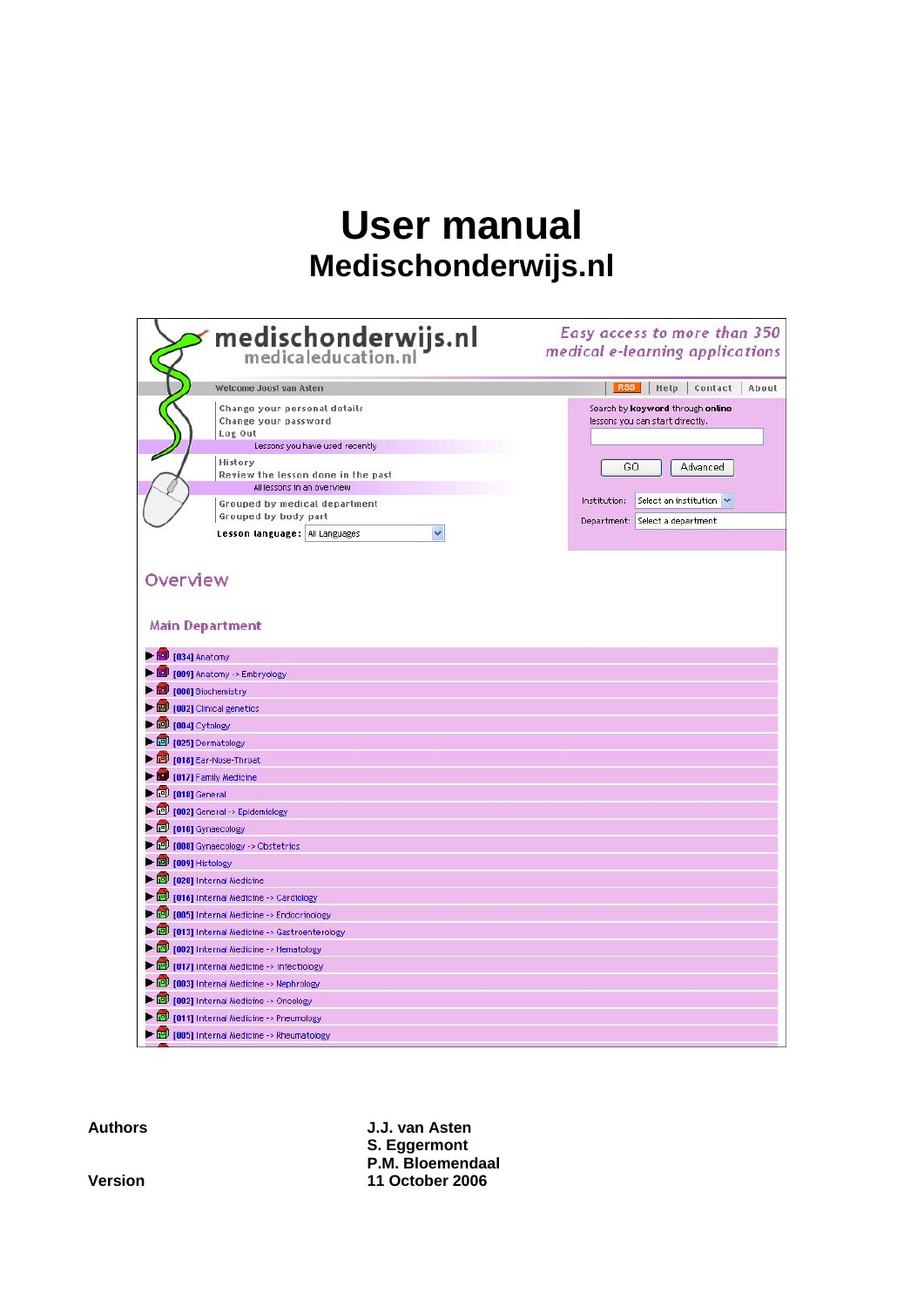# <span id="page-1-0"></span>**Table of contents**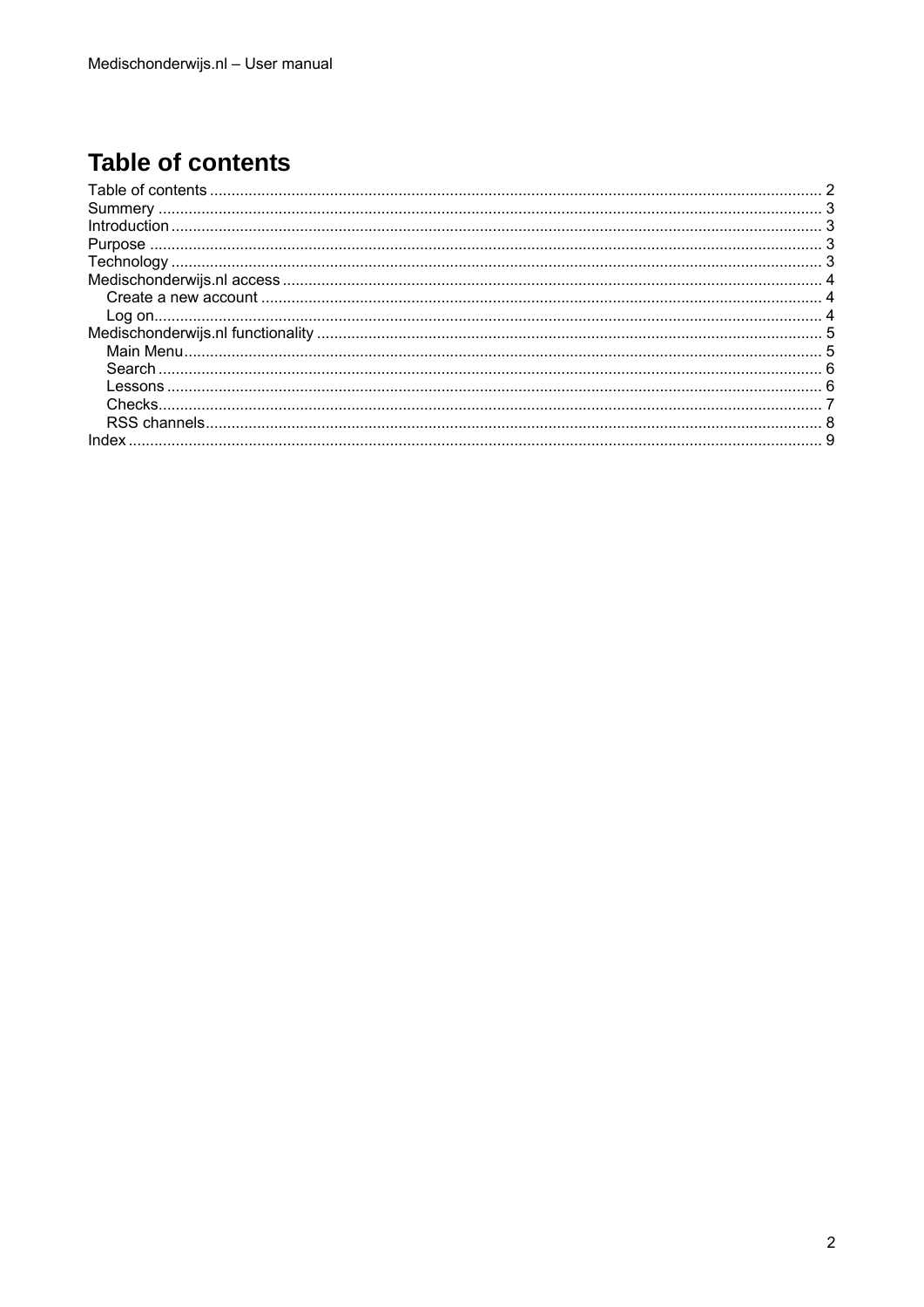## <span id="page-2-0"></span>**Summery**

Since 1996 Internet became a widespread used medium and in 2003 a project was started to make all Computer Based Training lessons of the LUMC available to students and teachers online.

The development of a new Lesson Registration System that could distribute and monitor lessons online was an essential product of this project. Since then the Lesson Registration System has become known as the website Medischonderwijs.nl. This manual will give you insight in all the functionalities of the new Medischonderwijs.nl (or Medicaleducation.nl) and how to use them.

This manual is meant for end users of Medischonderwijs.nl. A separate manual is available for administrators.

# **Introduction**

In 1995 the section Education of the department of Surgery of the Leiden University Medical Center (LUMC) moved to a new location. At this new location all computers were connected to a Local Area Network, which made a central management of the Computer Based Training (CBT) Lessons possible.

For this purpose a Lesson Registration System (LRS) was developed and has been online since March 1996 in the LUMC. In 2003 the Lesson Registration System was rebuild for internet. In 2006 it got a completely new and up-to-date interface and was renamed to Medischonderwijs.nl (or Medicaleducation.nl). This is the website as it is today.

The follow institutes are participating In Medischonderwijs.nl:

- [Leids Universitair Medisch Centrum \(LUMC\)](http://www.lumc.nl/)
- [Academisch Medisch Centrum \(AMC\)](http://www.amc.uva.nl/)
- [Erasmus Medisch Centrum \(ErasumusMC\)](http://www.erasmusmc.nl/)
- [Universitair Medisch Centrum St Radboud \(UMCN\)](http://www.umcn.nl/)
- [Universitair Medisch Centrum Utrecht \(UMCU\)](http://www.umcutrecht.nl/)
- [Universiteit Maastricht \(UM\)](http://www.unimaas.nl/)
- [Universitair Medisch Centrum Groningen \(UMCG\)](http://www.umcg.nl/)
- [VU Medisch Centrum \(VUMC\)](http://www.vumc.nl/)
- [Universiteit Gent \(UG\)](http://www.ugent.be/)

The original objectives of the Lesson Registration System were:

- Central management of the lessons: CBT-lessons are distributed from a central server.
- Central management of the study results of medical students. All data of the students is logged in the central database of Medischonderwijs.nl and can be accessed for statistical analysis of lesson- and student performance.

## **Purpose**

Medischonderwijs.nl has two different ways of access, as a teacher/administrator of lessons, or as a student/user of lessons. Student accounts for [http://Medischonderwijs.nl](http://medischonderwijs.nl/) are given out automatically without any fee to anyone who registers. Anyone with a student account has free access to the majority of lessons that are available for all Internet users. A minor part of the lessons is put online for the students of the participating institutes only.

Administrator's accounts are given out on special request. Administrators can easily put their own CBT products online on Medischonderwijs.nl and can also access the system as a student to follow lessons. Administrators can judge the quality of lessons of other teachers and group them together with their own lessons to a practical for their students. All students' results are logged in the Medischonderwijs.nl database that teachers have access to. Teachers can check whether students have followed certain lessons online and how they have performed (provided a lesson has scoring implemented). Medischonderwijs.nl automatically checks if all lessons can still be accessed over the internet. Should a lesson be unavailable for any reason, the administrator is informed of this fact and the lesson is automatically put off line for the time it takes to solve the technical problem.

# **Technology**

Medischonderwijs.nl is built with the latest technology of Microsoft Visual Studio 2005. The application stores all lesson data in a SQL Server database.

The lessons use several different technologies to run on the client computer or on the server. Some lessons run over the Remote Desktop Protocol (RDP) and require a RDP client to be installed on the client computer.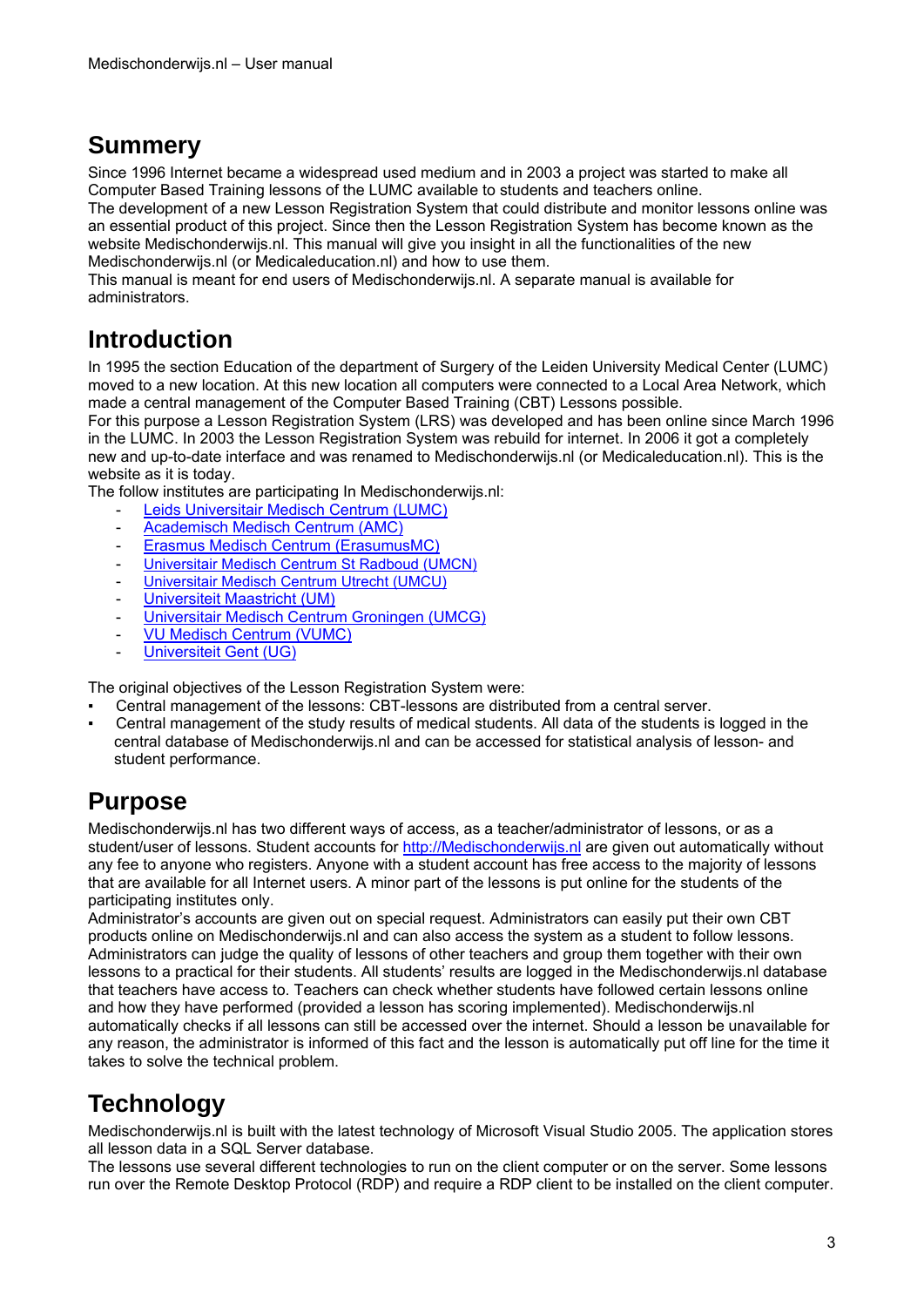<span id="page-3-0"></span>Other lessons make use of plug-ins on the client side, for example Quicktime or Flash. Medischonderwijs.nl can automatically check the client computer for the required installations before a lesson is started up. All installation programs required for the client can be downloaded on request.

## **Medischonderwijs.nl access**

Medischonderwijs.nl can be approached with any web browser on [http://medischonderwijs.nl.](http://medischonderwijs.nl/) Student accounts are given out for free to anyone with interest in medical education, and can be requested by filling in the form behind the button **Create a new account** in the startup screen.

All new accounts are automatically added to the usergroup Internet users. Only Administrators can change the account settings.

Participating institutes have their own usergroups and rights and are automatically recognized by their email address. It is therefore recommended to use your institution email address to create an account in medischonderwijs.nl. LUMC, Erasmus MC, St Radboud, VUMC, UMCU and Unimaas students and Female Cancer Program participants can log on to Medischonderwijs.nl automatically through the Virtual Learning Environment (Blackboard/WebCT).

#### *Create a new account*

| <b>Create a new account</b>          |                                                                                                                                                                                                                                                                   |                    |
|--------------------------------------|-------------------------------------------------------------------------------------------------------------------------------------------------------------------------------------------------------------------------------------------------------------------|--------------------|
| on this address by our organisation. | Your eMail address will only be used to access MedicalEducation.nl as identification for your account. Your password will be<br>sent to this eMail address. Your eMail address will not be shared with third parties, nor will you ever receive any further eMail |                    |
| eMail address                        | * M.J.Jansen@lumc.nl                                                                                                                                                                                                                                              |                    |
| FirstName                            | Maria                                                                                                                                                                                                                                                             |                    |
| Prefix                               |                                                                                                                                                                                                                                                                   |                    |
| ÷.<br>LastName                       | Jansen                                                                                                                                                                                                                                                            |                    |
| Gender                               | ⊙ Female<br>$O$ Male                                                                                                                                                                                                                                              |                    |
| <b>Birthdate</b>                     | 29<br>1967<br>$Aug \vee$                                                                                                                                                                                                                                          |                    |
| Preferred lesson language            | Nederlands                                                                                                                                                                                                                                                        | v                  |
| Field of occupation                  | Medical                                                                                                                                                                                                                                                           | v                  |
| Highest completed educational level  | Bachelor degree                                                                                                                                                                                                                                                   | Ÿ                  |
| *<br>Choose your password.           |                                                                                                                                                                                                                                                                   |                    |
| $\star$<br>Retype your password      |                                                                                                                                                                                                                                                                   |                    |
|                                      |                                                                                                                                                                                                                                                                   | Create account now |

After pressing the button **Create a new account,** the webform below opens. All accounts are based on a valid Email address. After filling in the requested fields, you can finish by pushing the button **Create account now**. The password for your account will be sent to your Email address. The account remains inactive until you activate it with the hyperlink that is sent in the password Email. Once the account is activated you can log on to Medischonderwijs.nl and change all your personal settings except for the Email address.

#### *Log on*

Once you have an activated account you can log on by providing your email address and password on the login page.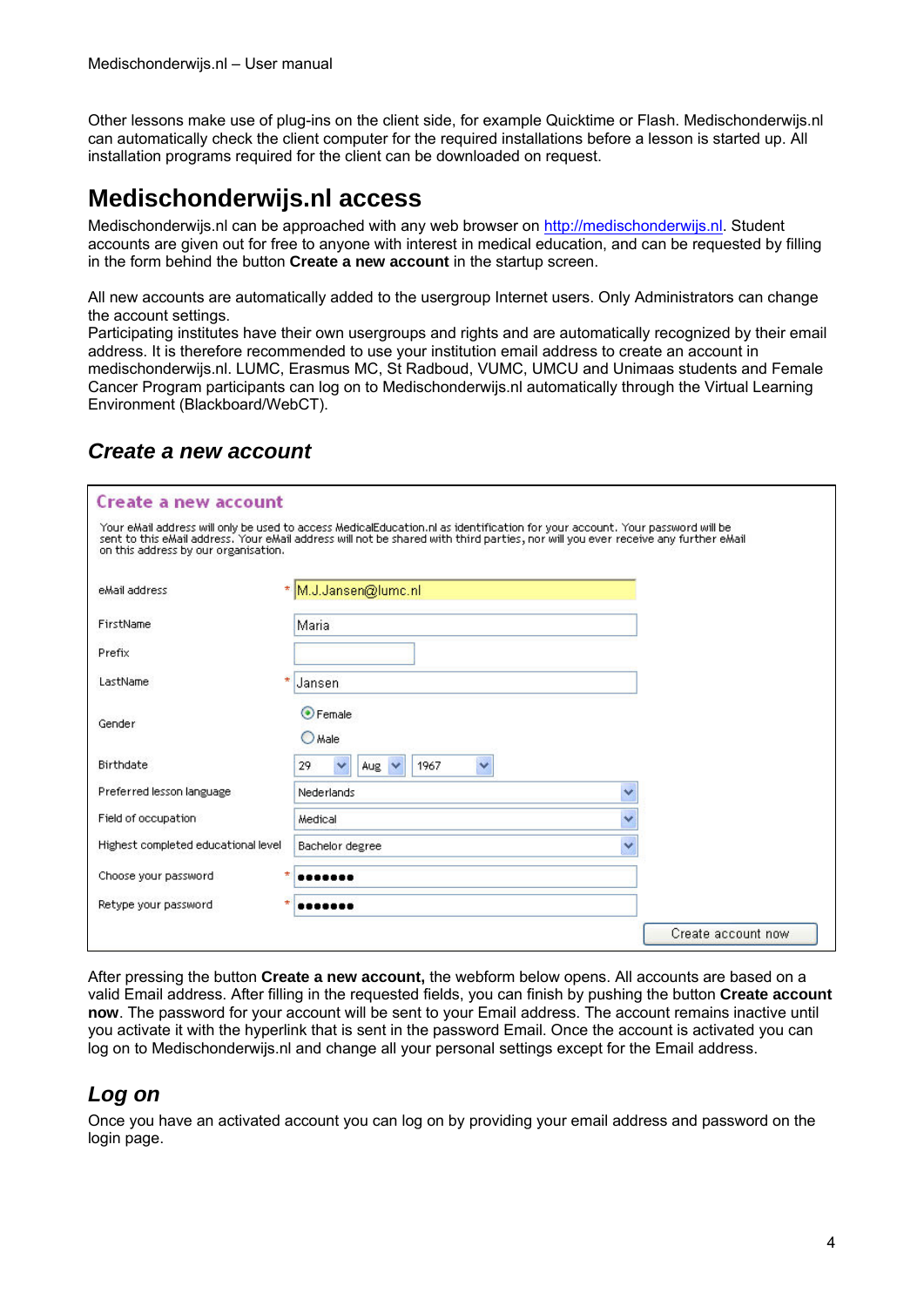<span id="page-4-0"></span>You won't need to retype your email address and password every time you log on. If you often visit Medischonderwijs.nl from the same computer you can check the box **Remember me** and unless you log off on purpose, your password will not be asked the next time you visit Medischonderwijs.nl.

# **Medischonderwijs.nl functionality**

#### *Main Menu*

In the picture below is main menu is seen on the left. The main menu is self-explanatory, but the different options will be briefly described.

| medischonderwijs.nl<br>medicaleducation.nl                                  | Easy access to more than 350<br>medical e-learning applications     |
|-----------------------------------------------------------------------------|---------------------------------------------------------------------|
| Welcome Joost van Asten (j asten@hotmail.com)                               | <b>RSS</b><br>Contact<br>Help<br>About                              |
| Change your personal details<br>Change your password<br>Log Out             | Search by keyword through online<br>lessons you can start directly. |
| Lessons you have used recently                                              |                                                                     |
| History<br>Review the lesson done in the past<br>All lessons in an overview | Advanced<br>GO.                                                     |
|                                                                             | Select an institution $\vee$<br>Institution:                        |
| Grouped by medical department<br>Grouped by body part                       | Select a department<br>Department:                                  |
| Lesson language:   All Languages                                            |                                                                     |

- **Change your personal details:** when clicked, a form appears with your personal details as provided during registration. These details can be changed at all times. Your email address can not be changed. When your old email address is no longer available or you want to use a different email address, you should create a new account.
- **Change your password:** click to change your password. In general it's a good idea to keep your password a secret.
- **Log out:** Click to log out. Next time you visit Medischonderwijs.nl you have to login again, even if you selected the **Remember me** box.
- History: history shows all the lessons you have used in the past, starting with the most recent. Under every lesson there are two options. "Which lesson should I do next?" shows which lessons other users have done after this one. "Give me more lessons on the same subject." shows a list of lessons on the same medical topic as this one.

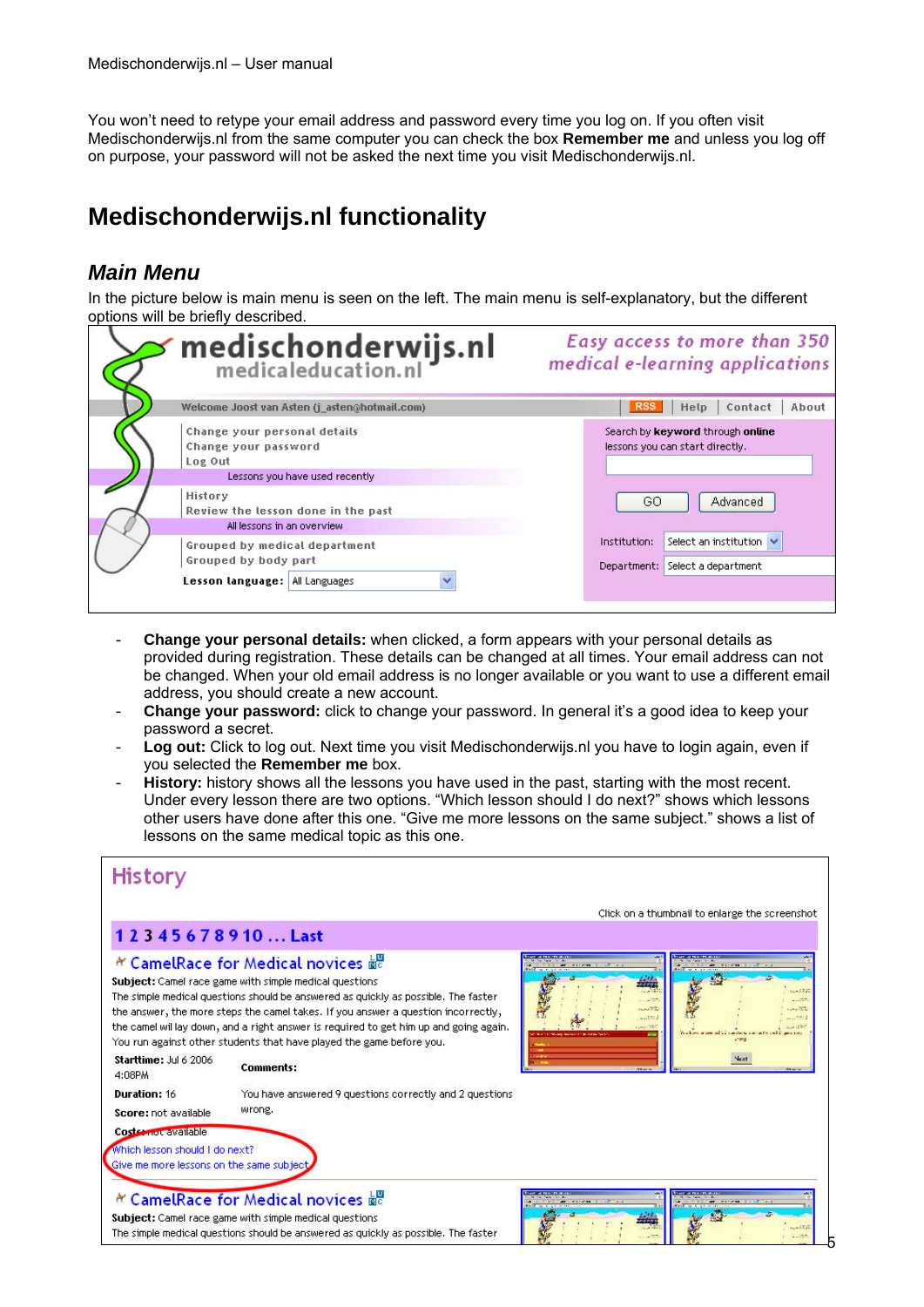<span id="page-5-0"></span>**- Review the lesson done in the past:** All users are requested to review the lessons that they have accessed through Medischonderwijs.nl. Reviewing is only possible after the lesson has been started up and reviews can not be changed once submitted.

The review is clear and simple and consists of three parts, a numeric evaluation of the content, a numeric evaluation of the usability and a free text entry for recommendations for future users. The average of the two numbers is used as a personal grade for the lesson. The average of all reviews is shown in the selection list of the lessons, to give future users an indication of the appreciation of the lesson by others.

- **Grouped by medical department** and **Grouped by body part** can be used to switch between different grouping of all lessons available
- Lesson language: The Enduser screen automatically starts up in the preferred language of the user (this is part of your personal settings that you can change). The lessons shown in the list of lessons are in this language. You can search for lessons in another language by selecting this language in the dropdown box. The default value shows all languages.

### *Search*

A search tool is available for Medischonderwijs.nl and is found on the right site of the screen. Endusers can search through the available lessons with a search string.

The string can consist of one or multiple words. Words can be separated with the logical operators "AND", "OR" or "NOT". These operators are case-sensitive. Two words separated by a space are considered to be separated by AND.

The use of wildcards is also enabled. The characters "\*" and "?" can be used when searching for only a part of a word. A combination of words in a specific order, a phrase, should be put between brackets "".

|              | can start directly.   |
|--------------|-----------------------|
|              |                       |
|              | Advanced<br>GO        |
|              |                       |
| Institution: | Select an institution |
|              | Select a department   |

Some examples:

- appendicitis -> all lessons about appendicitis
- simulation -> all lessons presenting in the form of a simulation
- "acute appendicitis" -> all lessons about acute appendicitis, described with this specific combination of two words
- appendicitis NOT acute -> all lessons about appendicitis, except the ones about the acute form of appendicitis
- appendicitis AND acute -> all lessons about acute appendicitis, described with these two words in any order
- abdomen anatomy -> all lessons about anatomy and about the abdomen
- appendi\* -> all lessons about appendicitis, but also about the appendix in general or any other word containing the letters "appendi" in this order.

Advanced search can be used to search only for lessons in a specific language, or to make sure your search string is interpreted in the right language.

The Institution selection box can be used to view all lessons from the selected institution.

The Department selection box can be used to view all lessons in the selected department.

#### *Lessons*

The main part of the screen is filled with a list of lessons on the bottom. The lessons are ordered by two different features, **Main Department** and **Body part / organic tract**. If a lesson is stored in the database with more than one feature, it is displayed under all these features. The list therefore contains duplicates, but this is done on purpose, to make the search for a lesson easier.

Clicking on the name of the feature opens it up and displays a list of lessons available. The user can start up a lesson by clicking on the name.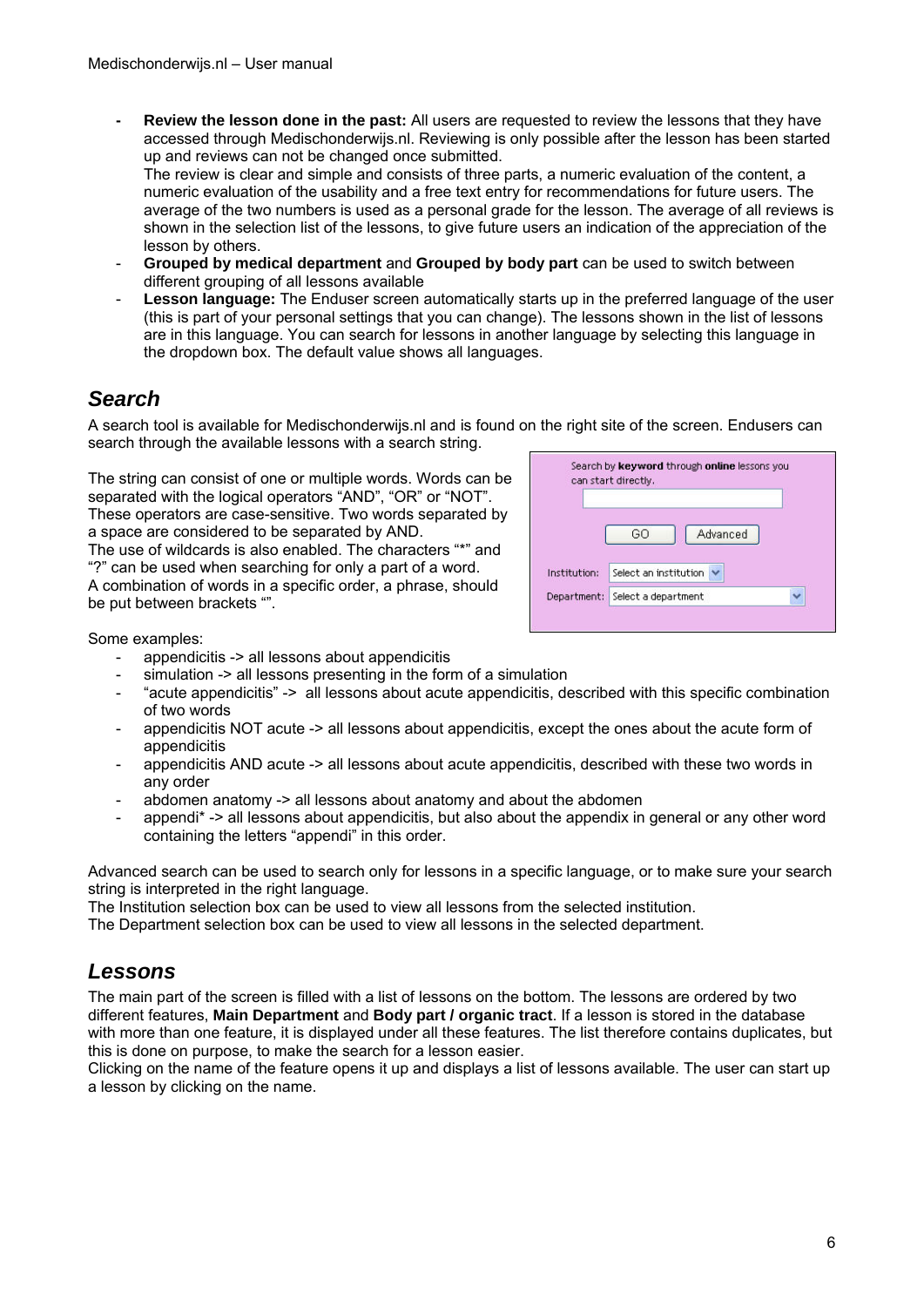<span id="page-6-0"></span>

### *Checks*

Some programs need to have certain ActiveX controls installed on your PC as add-on for Internet Explorer. You will receive a warning if a control is missing. Medischonderwijs.nl will install the missing control automatically, but only if your Internet Explorer properties are set correctly.

To install for example the RDP client automatically the security settings of the locale PC have to be set as described here. In the part about ActiveX controls en plug-ins "Download signed ActiveX controls" have to be set on "Prompt", "Run ActiveX controls and plug-ins" on "Enable" and "Script ActiveX controls marked safe for scripting" on "Enable".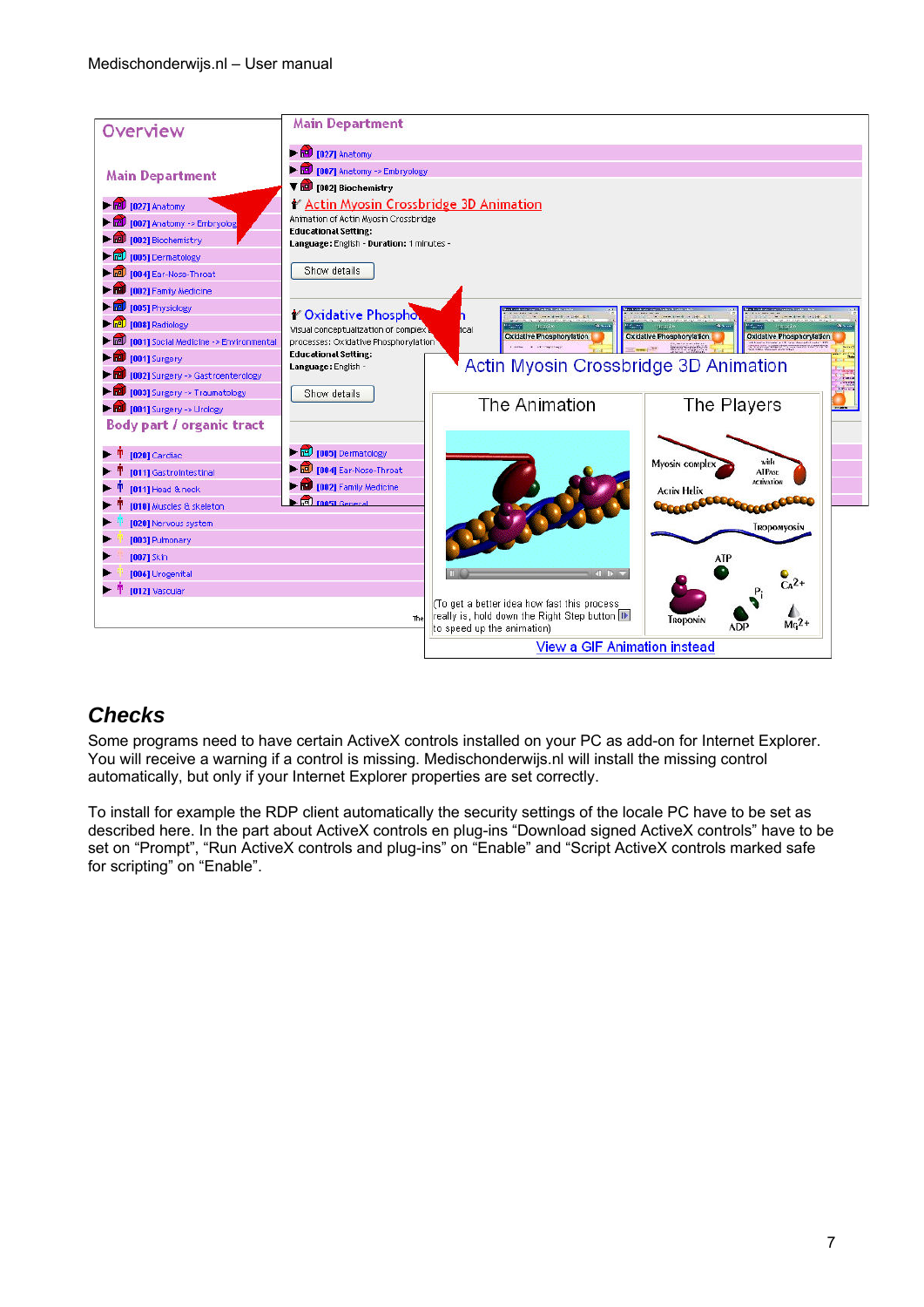<span id="page-7-0"></span>

#### *RSS channels*

RSS channels are a way to distribute news over the internet. You can subscribe to channels with a RSS reader, of which many are freely available on the internet. On websites RSS channels are usually indicated with the following symbol: RSS

There are two RSS channels for Medischonderwijs.nl: "What's hot on Medischonderwijs.nl" and "What's new on Medischonderwijs.nl". These channels provide information as indicated by the title: "What's hot on Medischonderwijs.nl" will provide you with a list of the lessons that have been used most, during the past month, "What's new on Medischonderwijs.nl" will provide you with a list of the lessons most recently added to the system. You can set the number of lessons shown in the list. If you add the RSS channels to your own RSS reader, you can configure your reader to get updated lists for both channels, without any action from you. From the lists in your reader, you can access the lessons directly, without having to search for them in Medischonderwijs.nl.